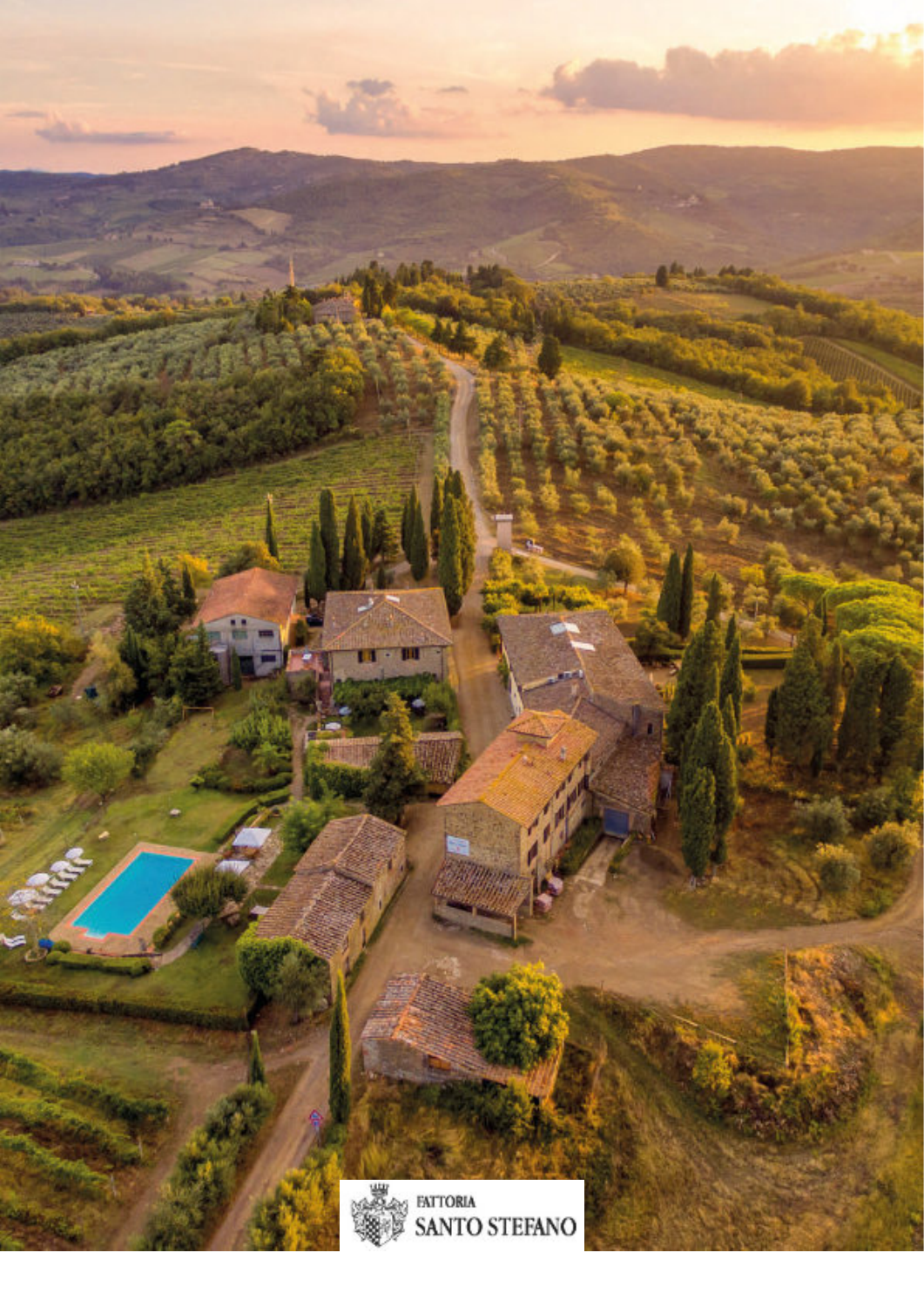

# **Fattoria Santo Stefano**

Fattoria Santo Stefano gets its name from the **Santo Stefano a Collegalle** church near **Greve in Chianti.** It is a working vineyard and has been owned by the Bendinelli Family since 1961.

Mauro, the founder, who loved vine and olive cultivation, concentrated all his efforts on the production of genuine and authentic wine.

Since the year 2000 *Elena* and her brother *Agostino* have run the **winery** with the same passion and dedication they manage the Fattoria in the spirit of the **Chianti Classico** tradition.

The Santo Stefano farm is located on a hilltop in the Chianti Classico region of **Italy,** near **Florence**, and

its wines are very well-known in all of of the **Chianti Classico** of the the surrounding area.

The company's **wine** and **olive** growing strong dedication derives from many factors:

1) Santo Stefano is situated at an altitude ranging from *380-450 metres* above sea level so it has a fresh and dry *microclimate,* with mild winters and summers (hot days, but cool evenings).

2) The clay soil mixed with limestone gives the wines a pleasant freshness and mineral character typical indeed

**Greve area**; in fact, the company cultivates first and foremost the traditional grapes of the territory, namely the *Sangiovese* cultivar, thus preserving its identity and history; Almost all the vineyards, (19 hectares), are in fact planted with the *Sangiovese Chianti* clone, as well as a little *Merlot* and *Cabernet Sauvignon*.

Our wine cultivation system is spurred cordon to privilege the quality, and our wine yields confirm this ( 5.5- 6.0 tonnes), but the Tuscan arch

training system is also used, mostly for the old vineyard, since it gives a higher yield.

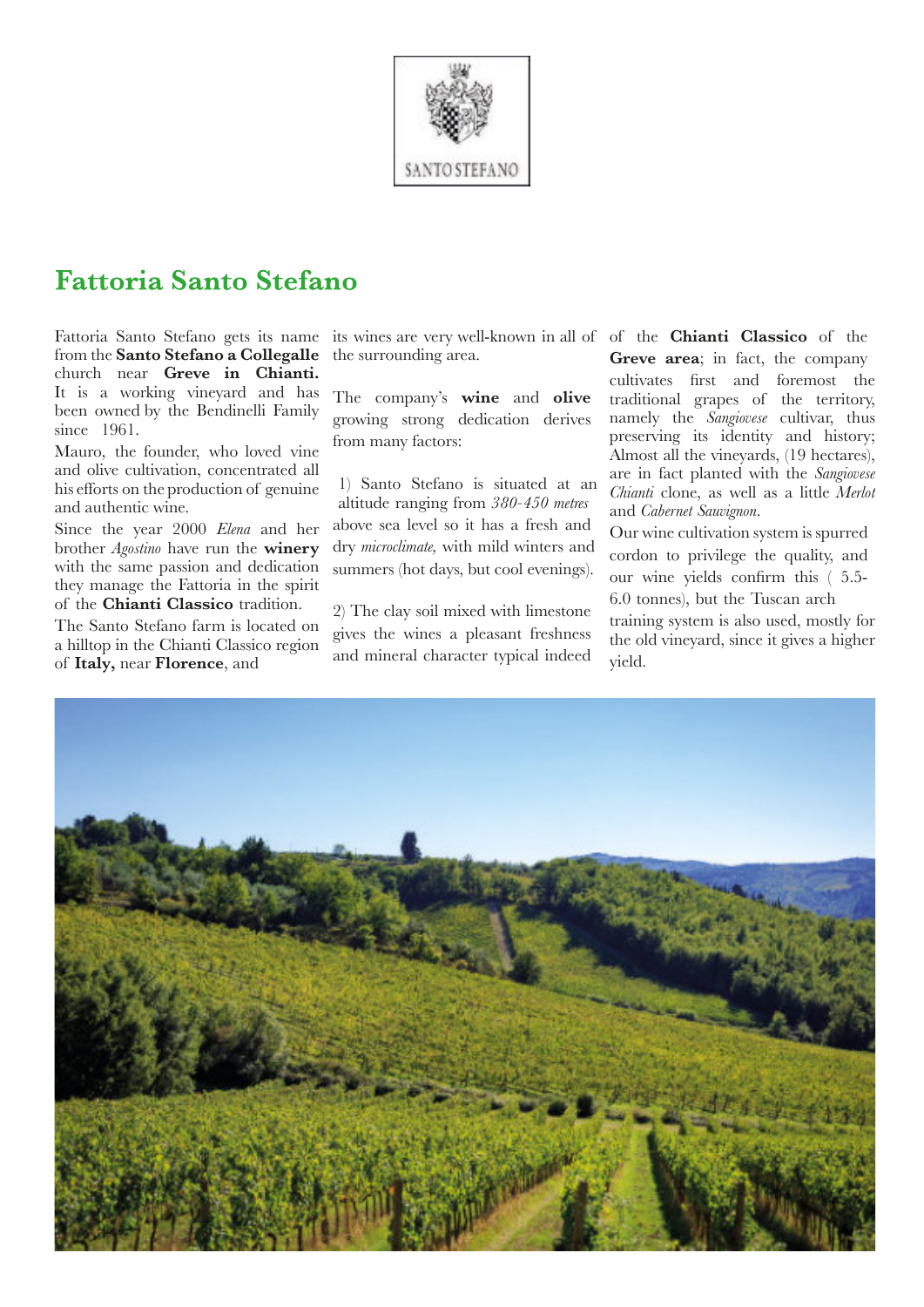

3) In the wine making process, we respect spontaneous fermentation, using only the natural sugar of the fruits and leaving the skins in the must for no more than 12 days in concrete vats of 100HL each; We then we remove the skins and press them again in the wine press, which gives a very concentrated juice.

This is later transferred into concrete vats where the wine undergoes malolactic fermentation at a controlled temperature of **22 °C**. After all the fermentation stages have been completed, the wine is finally stable; it is poured into wooden casks for ageing, which for the **Chianti Classico** lasts at least 12 months until

the following January. While for the Riserva 24 months are needed and for Gran Selezione: 30 months.

The wood we use for the barrels is medium toasted *French oak,* with a capacity of 1000 litres onwards; the average annual production is in total 600 Hl of red wine, **Chianti Classico D.O.C.G.** and **I.G.T**.

The bottle production is divided as follows:

- 1. 13,000 bottles of **Santo Stefano Chianti Classico D.O.C.G.**
- 2. 7000 bottles of **D.O.C.G. DRUGO Riserva**
- 3. 2000 bottles of **Santo Stefano D.O.C.G. Gran Selezione**
- 4. 5000 bottles of **IGT** red **OTTOCOPPE**
- 5. 1000 bottles of **IGT SEI ROSE Rosè**
- 6. 1000 bottles of **IGTBIANCO TOSCANO**
- 7. 500 bottles of **DOC Vinsanto**
- **8. Grappa** distilled from grapes

All wines produced from the vineyards are composed of 100% Sangiovese for Santo Stefano Chianti Classico and 90% Sangiovese for Drugo Riserva, (which is a blend of Sangiovese,  $5\%$ Merlot and 5% Cabernet Sauvignon), and90%Sangioveseand10%Cabernet Sauvignon for Gran Selezione.

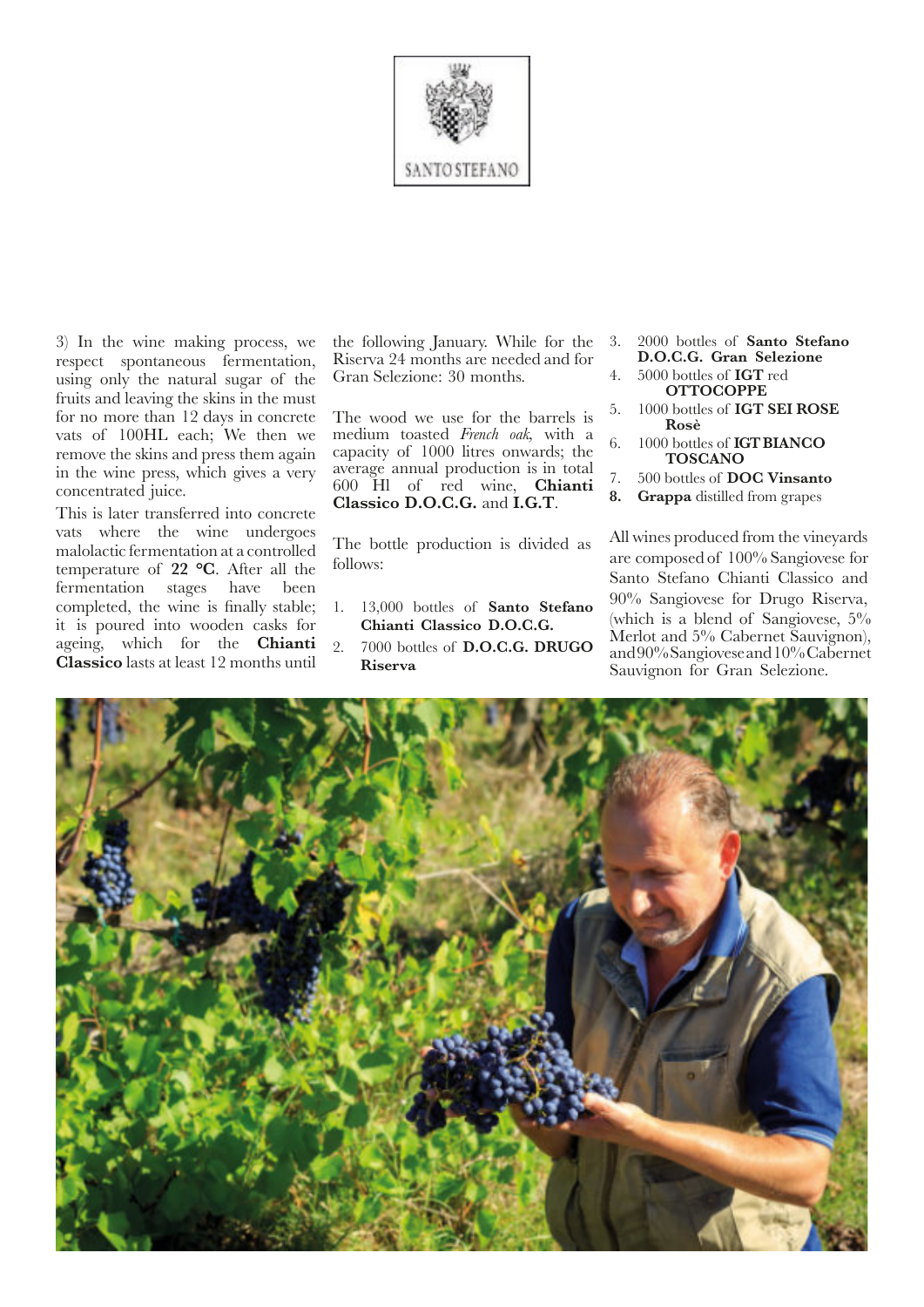

Our total annual production is 70,000 litres of wine for a total of 20,000 bottles with our own label; the rest is sold to other wine bottlers.

The farm also offers accommodation, with self-contained apartments, in the main building, and the Villa for up to 25 people, as well as 2 pools; Activities include **wine tours** and **visits**, which are arranged every day, **wine tasting** and **cooking classes**.









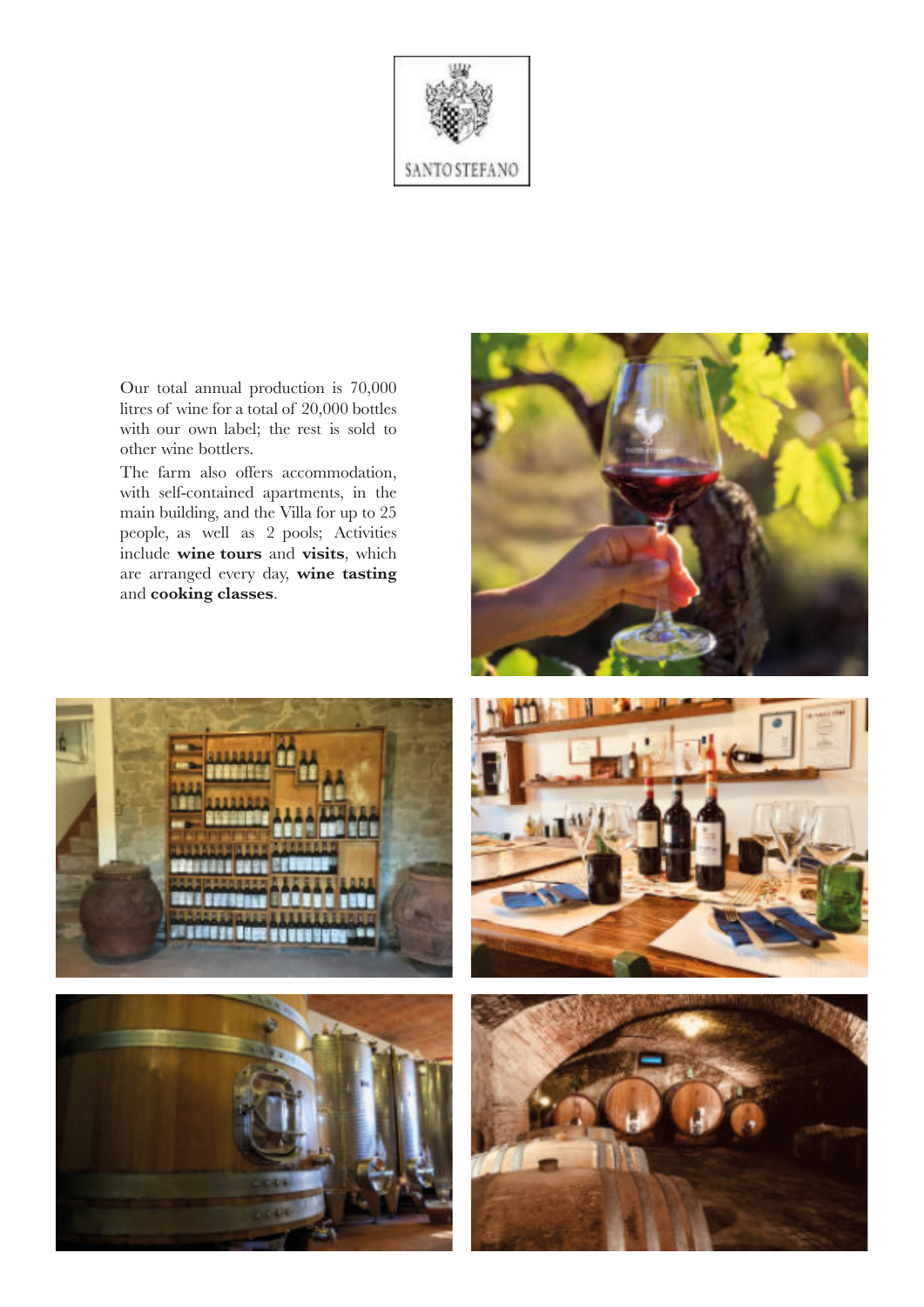

# **SANTO STEFANO CHIANTI CLASSICO D.O.C.G.**

## **GRAPE VARIETY**

100% carefully selected Sangiovese grapes from all vineyards, with a mixed soil consistency, (including clay elements) and facing south-west. The vine training system used is spurred cordon.

#### **WINE MAKING**

All grapes of the winery are put to ferment in big concrete tanks (100 hl) with vitrified lining, at a controlled temperature (max.  $24^{\circ}$ C) for 15 days, followed by one month on the lees.

## **FINING**

In March, after the fermentation processes, it is put in big French oak barrels (with a capacity of 6.000 litres and 2.500 litres) where ageing of the body and fining take place for 6/8 months until it is bottled.

## **COLOUR**

Very intense ruby red with light garnet hues.

#### **TASTE AND SCENT**

Ample, nicely dry and fresh, velvety, soft tannins.

**ALCOHOL CONTENT**  $14\%$  vol.

**QUANTITY OF PRODUCTION** 15.000 of 750 ml bottles.

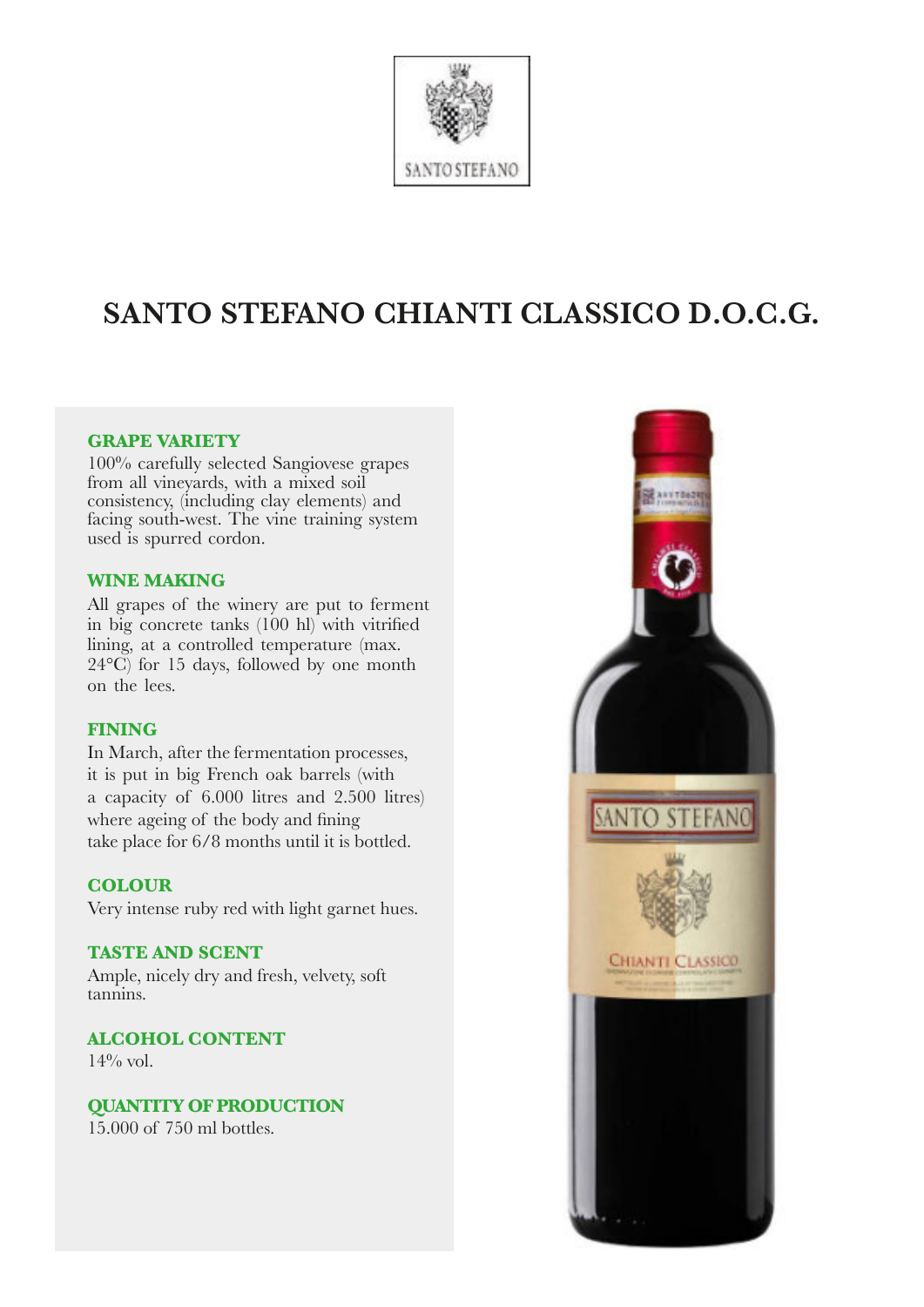

# **DRUGO RISERVA SANTO STEFANO CHIANTI CLASSICO D.O.C.G.**

#### **GRAPE VARIETIES**

90% Sangiovese, 10% Merlot and Cabernet Sauvignon.

#### **WINE MAKING**

This wine is made from a selection of handpicked grapes.

The process of wine making of this future Riserva takes place, in the traditional way, for about 6 months in a 60 hl. oak barrel, at a controlled temperature.

#### **FINING**

In spring time, the wine is placed in French oak barrels of medium toasted wood, with a capacity of 2.500 and 1.000 litres. It is right here, in the ancient underground cellar (called barriccaia) that the wine is fined and it improves its body for 24 months until it is bottled. The limited production (5.000 750 ml bottles) based on the season and the extension of the vineyard (about 2 hectares) gives Drugo its high quality.

## **COLOUR**

Very intense ruby red with striking purple hues.

## **TASTE AND SCENT**

Strong berry fruit and vanilla bouquet, persistent. The taste is smooth and tannins and acidity are well balanced. Its robust structure makes it suitable for long bottle ageing.

# **ALCOHOL CONTENT**

 $14\%$  vol.

**QUANTITY OF PRODUCTION**

6.000 of 750 ml bottles.

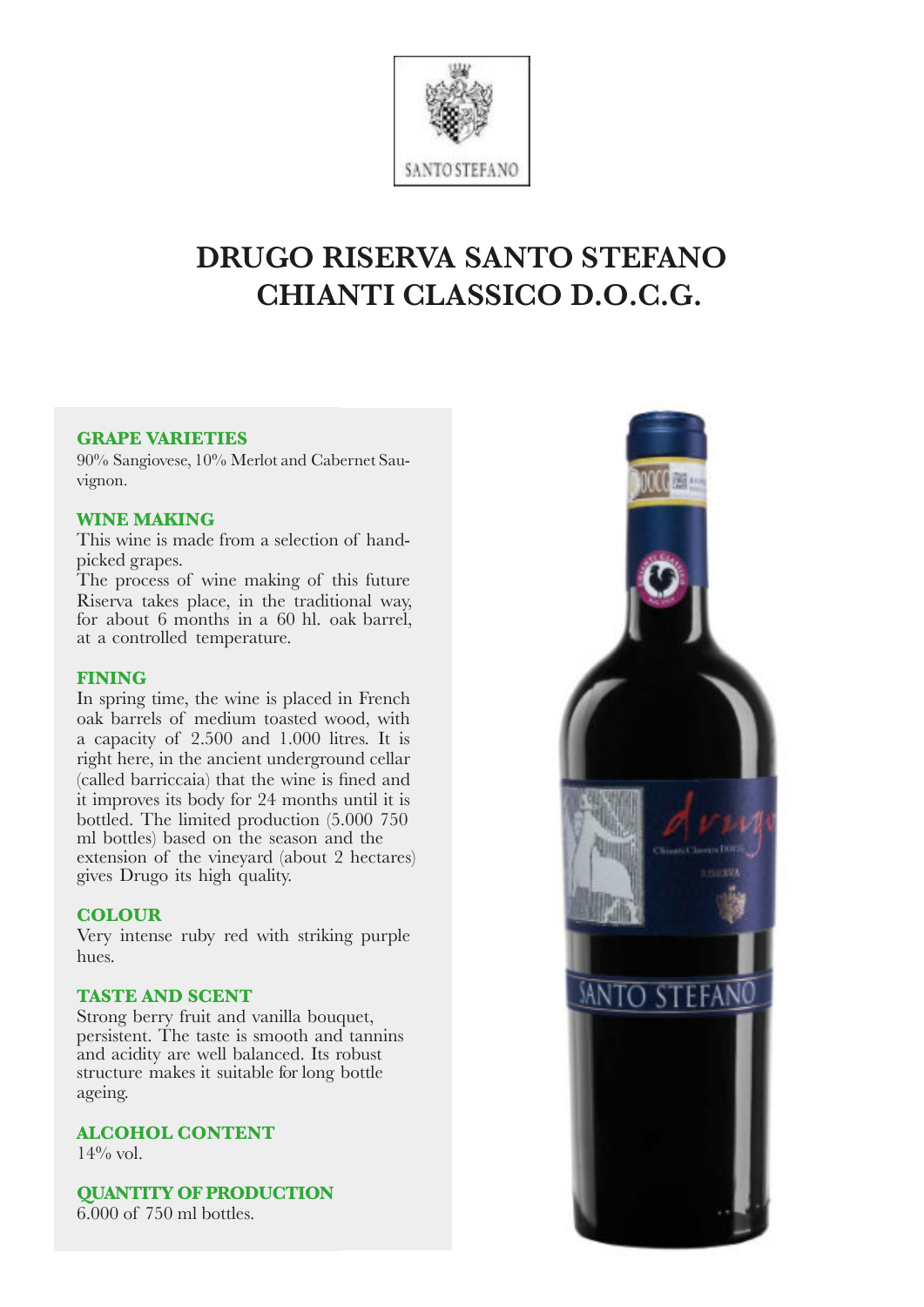

# **GRAN SELEZIONE 2016 CHIANTI CLASSICO D.O.C.G.**

#### **GRAPE VARIETIES**

90% Sangiovese, 10% Cabernet Sauvignon.

## **WINE MAKING**

The vineyard called "Sobole" is haracterized exclusively of Sangiovese grapes and gives this special wine "cru". It is located on the sunset side of the hill and harvest is exclusively carried out by hand. The grapes are put to ferment in large cement vats (with vitrified lining), at a controlled temperature (max.  $24^{\circ}$ C).

## **FINING**

French oak barrels with a capacity of 1.000 litres where ageing of the body and fining take place for 30 months until it is bottled.

## **COLOUR**

Red Purple.

## **TASTE AND SCENT**

Red fruits with hints of raspberry, meets the gentle elegance of the aroma of wild lily flowers. Large bouquet and well balanced. On the palate it is fine and elegant, velvety and very persistent.

**ALCOHOL CONTENT**  $14\%$  vol.

**QUANTITY OF PRODUCTION** 2.000 of 750 ml bottles.

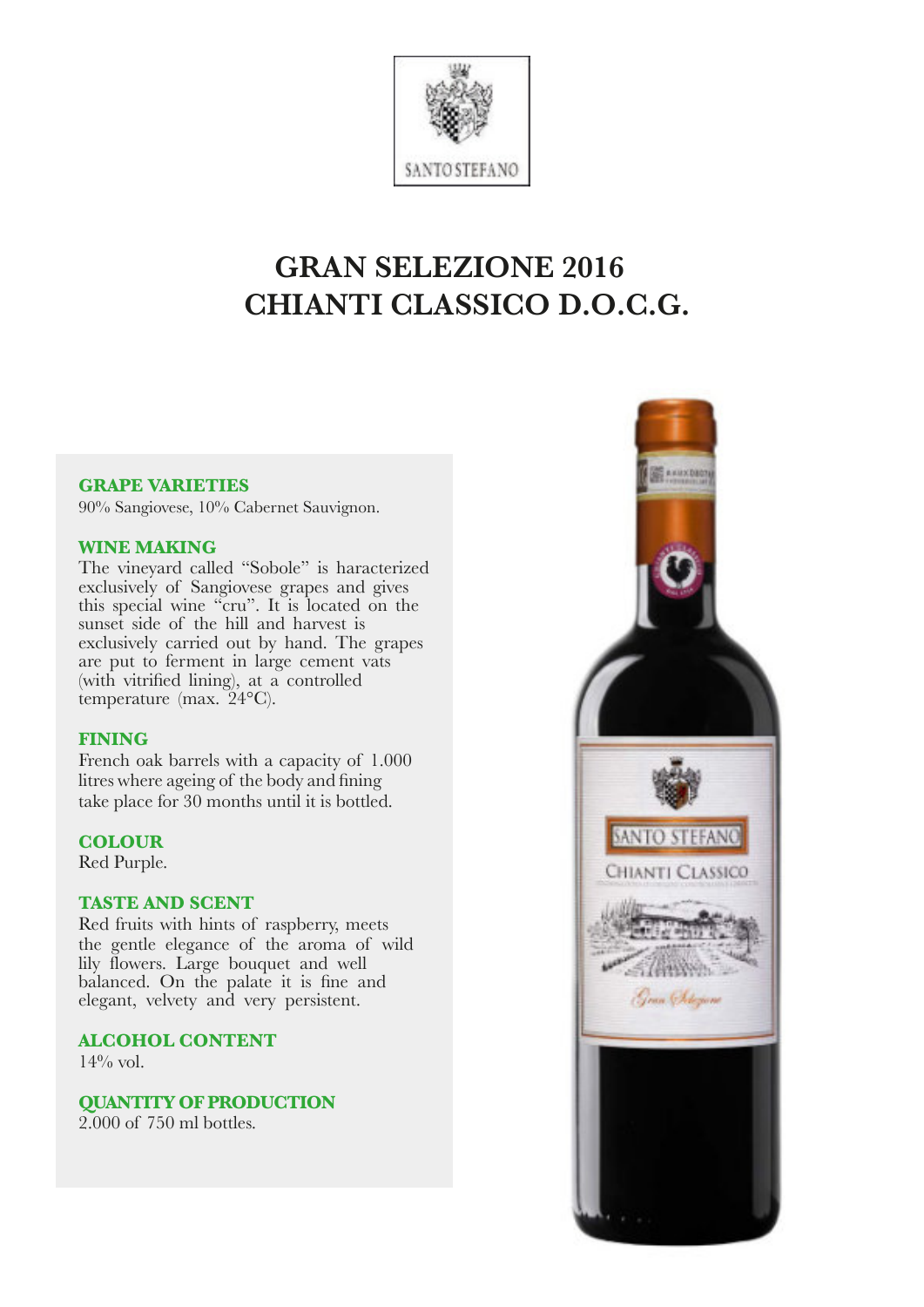

# **6 ROSE ROSATO TOSCANO IGT**

# **GRAPE VARIETIES**

100% Sangiovese.

#### **WINE MAKING**

The 6 ROSE is our Tuscan Rosé IGT wine with a beautiful clear and bright pink colour. It differs from the classic Rosé for body structure and alcohol content. In fact, the idea of the Rosato IGT was born from our need s to satisfy the customers during summer time with a fresh and dissetant wine.

## **FINING**

Compared to our white wine, it stands out for its higher alcohol content and body. The structure, body and a good balance in the acidity, is due to the Sangiovese that we use for the Chianti Classico , which after traditional pressing the skins are removed (with the technique of bloodletting) and fermented completely in steel vats. It is bottled in March and then sold at the beginning of the summer.

## **COLOUR TASTE AND SCENT**

Bright red with orange reflections. Mature fruits with floral notes of rose and strawberry. Fresh, light, thirst quenching, balanced, dry taste. Excellent as an aperitif with fish and shellfish dishes, tomatoes and fresh cheese, ricotta and mozzarella.

**ALCOHOL CONTENT**  $13\%$  vol.

**QUANTITY OF PRODUCTION** N° 1 .000 of 75 cl.

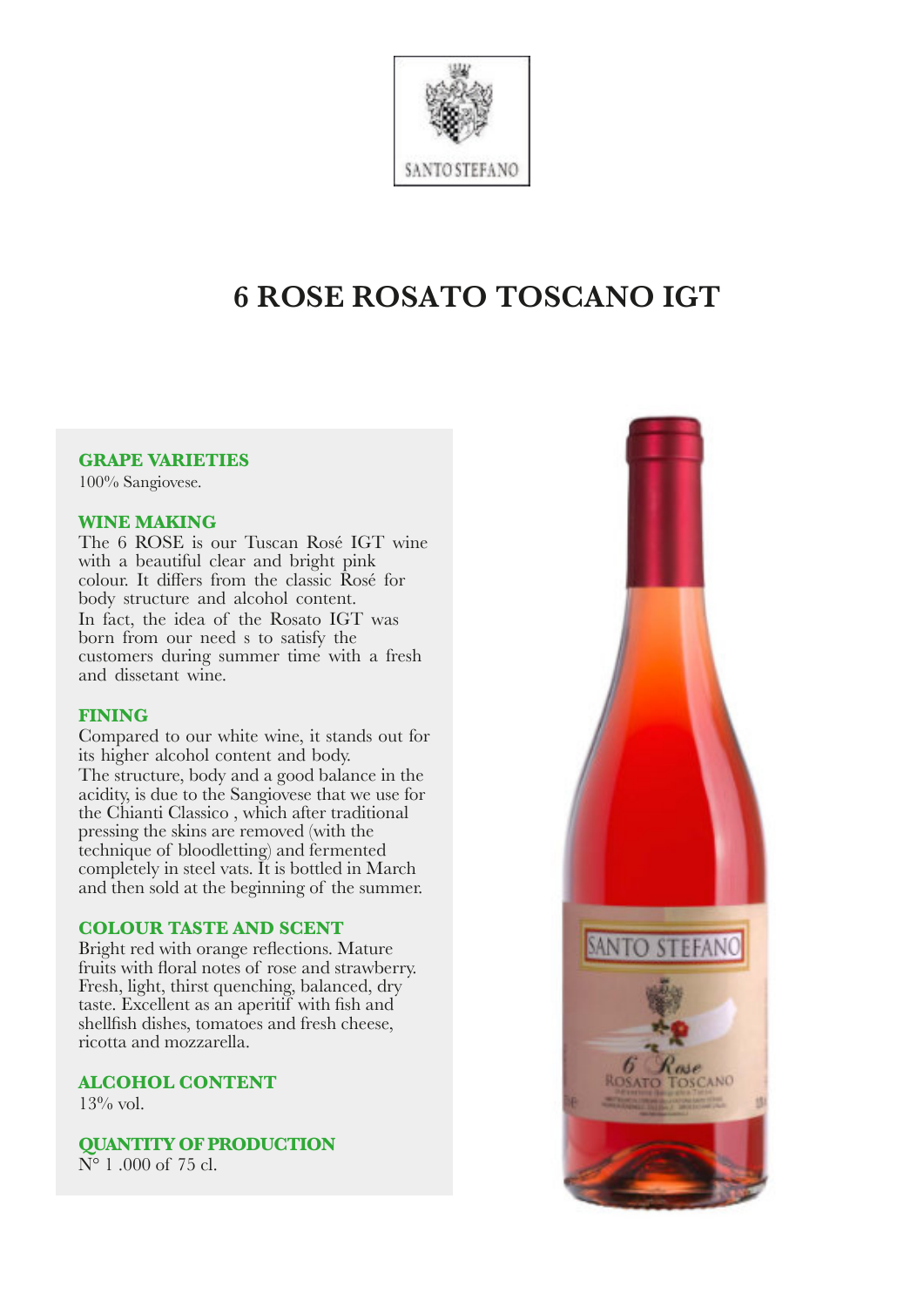

# **GRAPPA SANTO STEFANO**

# **GRAPES**

Fresh fermented and dripping first grape pressing for the Chianti Classico.

**ALAMBICCO** Continuous direct steam, with vacuum distiller.

**APPEARANCE** Clear and crystalline.

**AROMA AND FLAVOUR** Strong, dry and persistent. Soft flavour.

**ALCOHOL CONTENT**  $45\%$  vol.

**QUANTITY OF PRODUCTION** N° 500 of 500 ml.

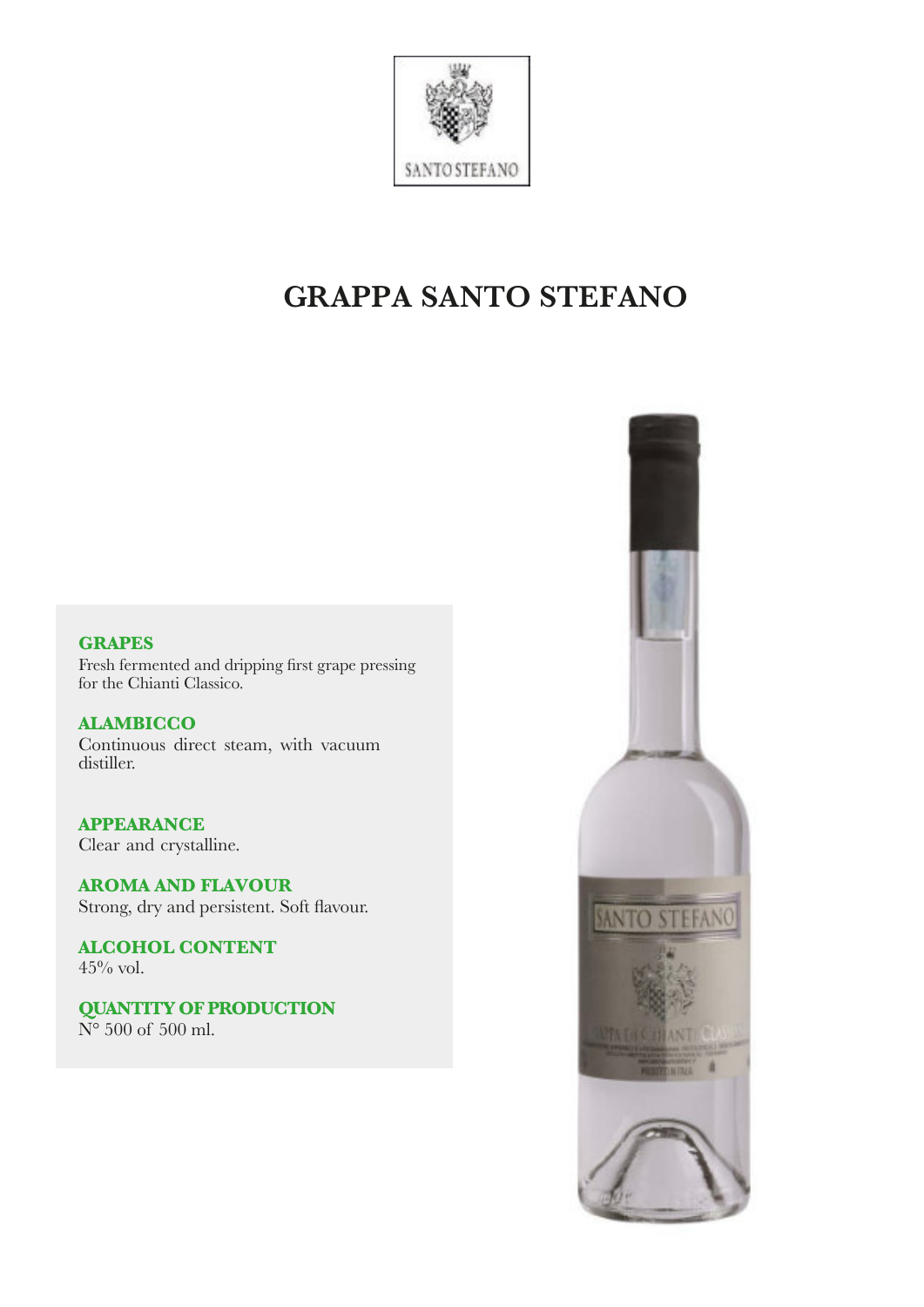

# **VINSANTO SANTO STEFANO**

#### **GRAPE VARIETIES**

100% Malvasia Bianca.

#### **WINE MAKING**

In September the Malvasia and Trebbiano grapes are picked rigorously by hand: with grading and a selection of the best bunches. These grapes are hung from the roof by their t-shoots on hooks called "penzoli" in a well aered and cool room.

This fase is called wilthing and lasts about 3 months until Christmas.

In December the grapes are pressed so as to obtain a soft highly sweet must. This must will be placed in small chestnut wood barrels usually called "caratelli", with the capacity of 100 liters.

#### **FINING**

It twills rest inside the caratelli (chestnut wood) for at least 5 years until bottling usually matching with the celebration of Christmas: hence the name of holy wine.

# **COLOUR**

Gold yellow, with amber reflections.

#### **TASTE AND SCENT**

Fruity, with sweet honey and almond aromas elegantly sweet.

**ALCOHOL CONTENT**  $15\%$  vol.

**QUANTITY OF PRODUCTION**  $\overline{N^{\circ}}$  500 of 50 cl.